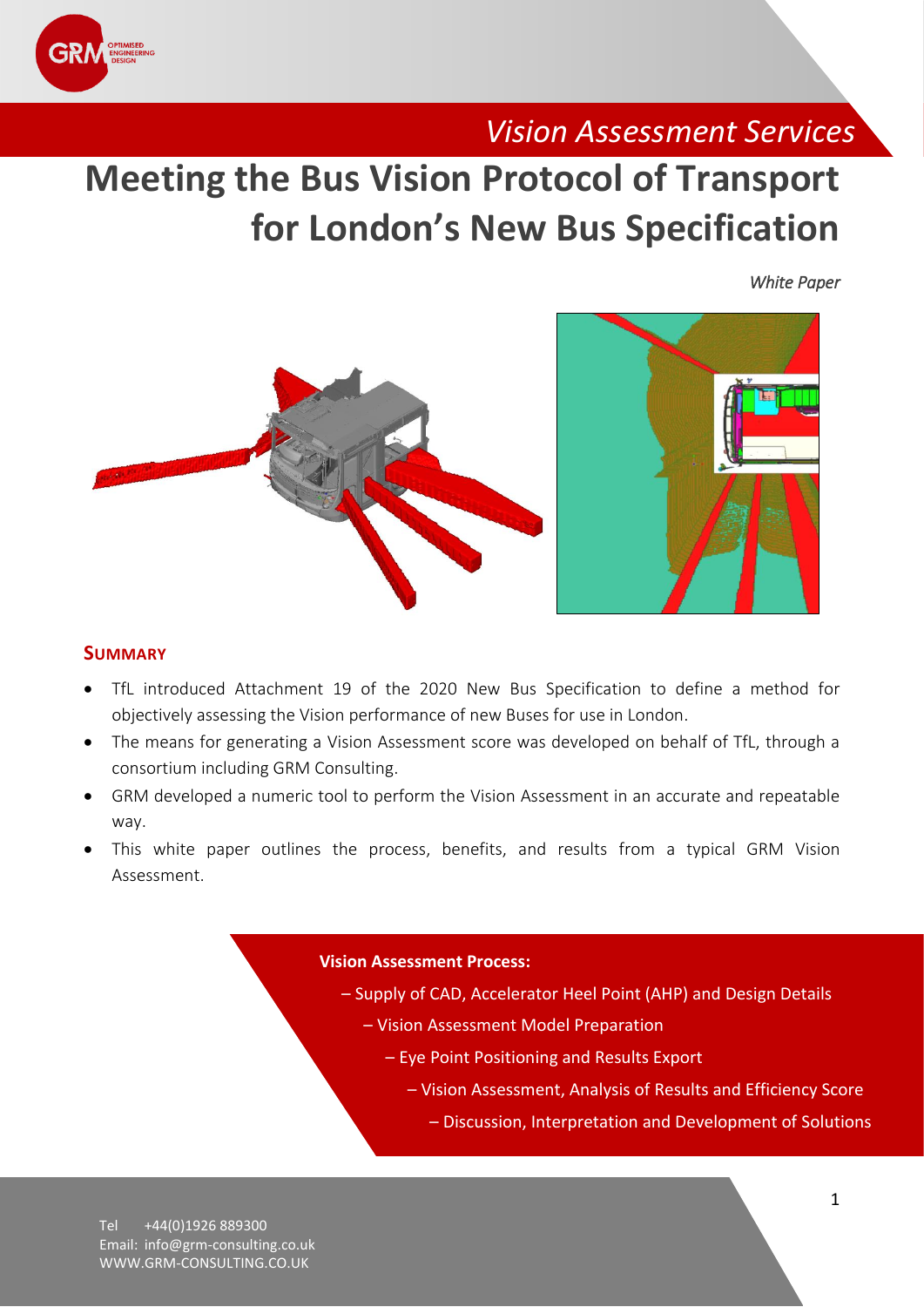# **Generating the Vision Assessment**

## **Developing the Boundary Envelope**

The first step in the process is to define the boundary envelope. The dimensions are defined in the images displayed and are used as the total volume to be assessed. Dimensions are driven by the bus outer boundaries and ocular reference point.







# **Building the Eye Template**

To perform the vision assessment within the given envelope, a template has been set up which generates vision trajectories out towards the boundary layer. This template is defined by the vision assessment protocol and all elements that exist within the viewing cone trajectories will fall into a visible category.